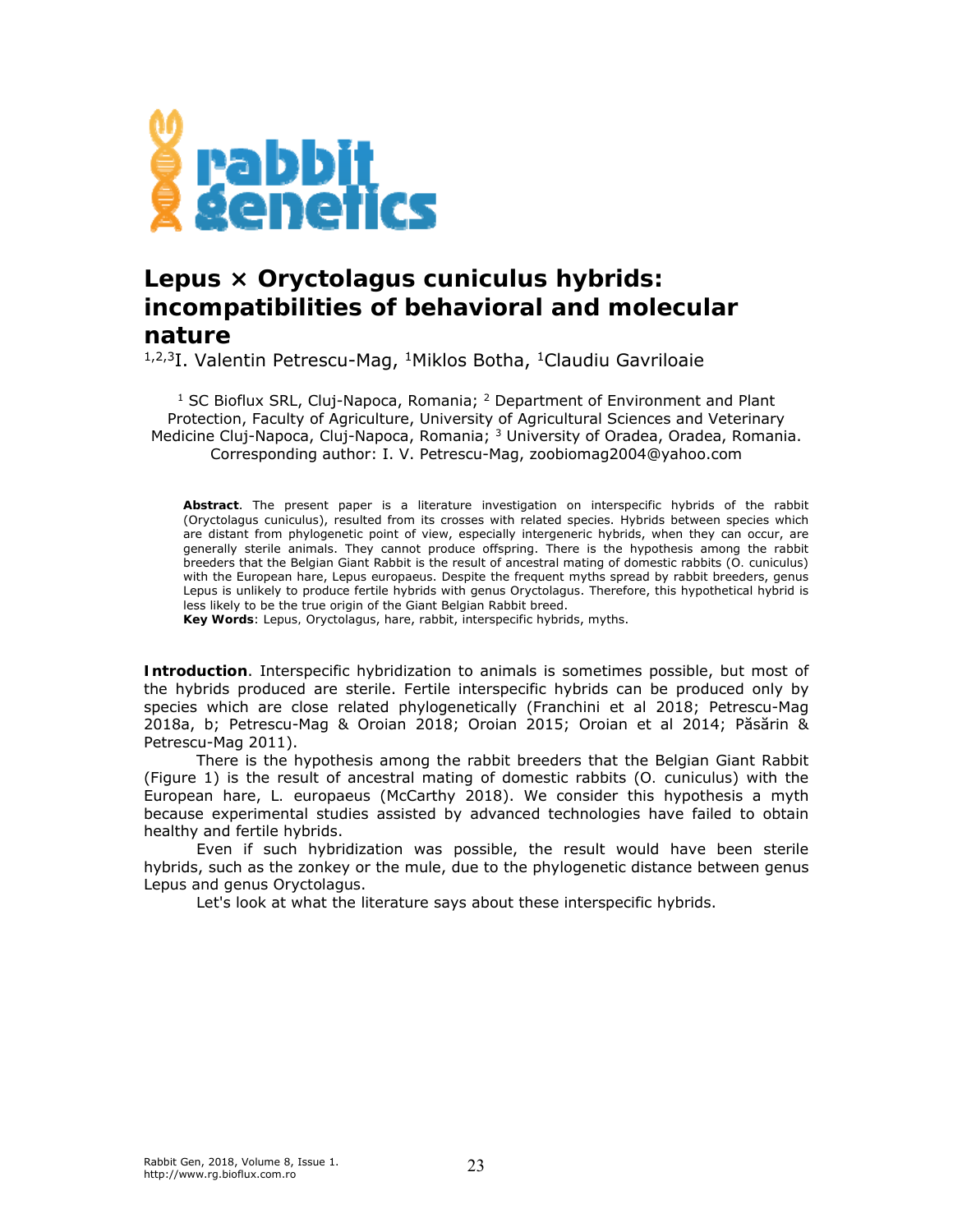

Figure 1. According to a myth, the Belgian Giant Rabbit is supposed to be the descendant of an interspecific hybrid (*L. europaeus* x *O. cuniculus*).

*Lepus americanus* **(snowshoe hare) ×** *O. cuniculus* **(European rabbit)**. The ranges of these two species of rodent did not overlap initially, but *O. cuniculus* is now feral in the range of *L. americanus*. In fact, *O. cuniculus* has spread throughout the world because of its invasive nature. On one hand, the first impediment of this type of hybridization is behavioral; on the other hand, frequent molecular disfunctions occur in egg cells and hybrid embryos. According to literature reports, high rates of fertilization occur in rabbits inseminated with hare semen, but less than 10% of hare oocytes are fertilized with rabbit semen. The fertilized ova apparently all degenerate (Chang 1965; Chang & Hancock 1967; Chang et al 1964, 1969; Allen & Short 1997; McCarthy 2018). Hybrids, once born, do not always match the mother's behavioral sequences. For instance, normally, in the case of rabbits, kits are poorly developed, naked and blind, while the hare produces kits well developed and dressed in hair. The rabbit female will look for the kits in the nest to nurse, while the hare female will not be able to feed the underdeveloped kits with rabbit characteristics. On the other side, mammalian interspecific hybrids are not always healthy.

*L. europaeus* **(European hare) x** *O. cuniculus* **(European rabbit)**. No valid primary report of this cross seems to exist (though the literature discussing this topic is extensive) (McCarthy 2018). Castle (1925) describes successive efforts to produce this hybridization by artificial insemination that ended in failure. Incompatibilities go further, as with hybridization described above, the incompatibilities being behavioral and molecular. Sterility is, at least theoretically, a rule in these hypothetical hybrids because chromosomes cannot form bivalents during meiosis.

**Conclusions**. Hybrids between distant species, especially intergeneric hybrids, when they can occur, are generally sterile hybrids. Despite the frequent myths spread by rabbit breeders, genus *Lepus* is unlikely to produce fertile hybrids with genus *Oryctolagus*. Therefore, this hybrid is less likely to be the origin of the Giant Belgian Rabbit breed.